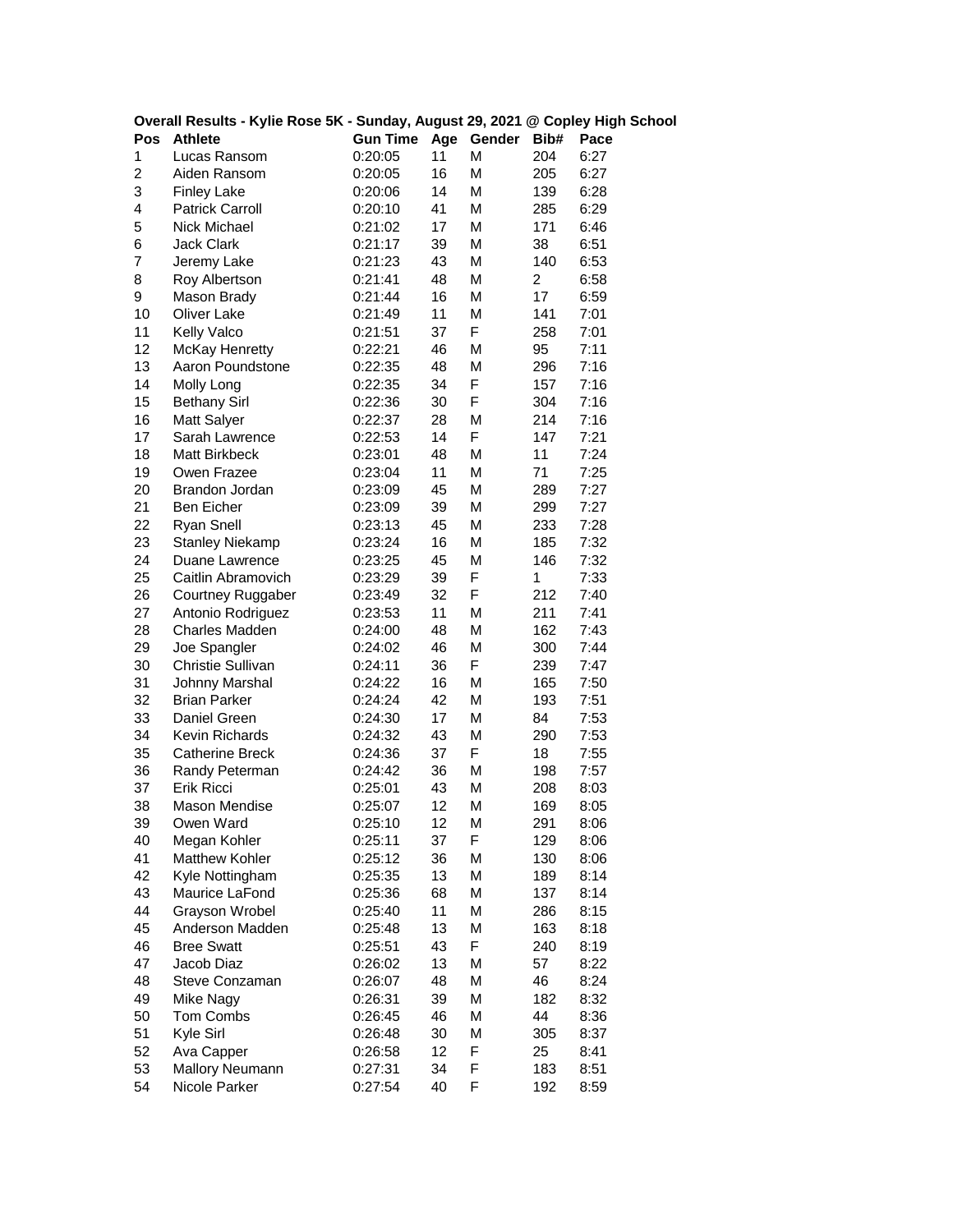| 55  | Alex Panzner               | 0:28:14 | 13 | F | 297 | 9:05  |
|-----|----------------------------|---------|----|---|-----|-------|
| 56  | <b>Matt Panzer</b>         | 0:28:14 | 11 | М | 287 | 9:05  |
| 57  | Neff Cutshaver             | 0:28:14 | 14 | М | 51  | 9:05  |
| 58  | Dom Gasper                 | 0:28:29 | 16 | М | 76  | 9:10  |
| 59  | <b>Scott Kerekes</b>       | 0:28:33 | 45 | М | 123 | 9:11  |
| 60  | Liana Lake                 | 0:28:36 | 43 | F | 142 | 9:12  |
| 61  | Cullen Young               | 0:28:37 | 15 | М | 278 | 9:12  |
| 62  | Margie Carr                | 0:28:59 | 65 | F | 32  | 9:20  |
| 63  | Roman Capper               | 0:29:03 | 48 | М | 22  | 9:21  |
| 64  | Eric Jacobs                | 0:29:03 | 45 | М |     | 9:21  |
| 65  | <b>Emerson Capper</b>      | 0:29:03 | 8  | F | 24  | 9:21  |
| 66  | Casey M Messaros           | 0:29:13 | 43 | М | 302 | 9:24  |
| 67  | Amanda Adey                | 0:29:33 | 33 | F | 284 | 9:30  |
| 68  | Matt Young                 | 0:29:46 | 54 | M | 306 | 9:35  |
| 69  | Kathryn Dann               | 0:30:03 | 39 | F | 54  | 9:40  |
| 70  | Mike McChuskey             | 0:30:05 | 38 | M | 303 | 9:41  |
| 71  | <b>Robert Nicholas</b>     | 0:30:14 | 57 | М | 184 | 9:43  |
| 72  | Lynda McAlonie             | 0:30:46 | 52 | F | 310 | 9:54  |
| 73  | Reese Brady                | 0:30:48 | 14 | F | 16  | 9:55  |
| 74  | Aaron Smith                | 0:31:06 | 45 | М | 231 | 10:00 |
| 75  | <b>Bethany Meyer</b>       | 0:31:15 | 33 | F | 170 | 10:03 |
| 76  | Maya Diaz                  | 0:31:58 | 8  | F | 59  | 10:17 |
| 77  | John Stanoch               | 0:31:59 | 29 | M | 236 | 10:17 |
| 78  | Luke Mussay                | 0:32:02 | 27 | М | 309 | 10:18 |
| 79  | Anna Warren                | 0:32:07 | 27 | F | 262 | 10:20 |
| 80  | Dan Waterman               | 0:32:21 | 47 | М | 301 | 10:24 |
| 81  | Mike Waterman              | 0:32:21 | 44 | М | 263 | 10:25 |
| 82  | Ryan Sander                | 0:32:41 | 32 | М | 292 | 10:31 |
| 83  | Jennifer Conner            | 0:33:04 | 40 | F | 45  | 10:38 |
| 84  | Melissa Capper             | 0:33:11 | 41 | F | 23  | 10:41 |
| 85  | Kim Csepe                  | 0:33:39 | 36 | F | 50  | 10:50 |
| 86  | Julia Nixon                | 0:33:46 | 17 | F | 188 | 10:52 |
| 87  | <b>Holly Pupino</b>        | 0:34:17 | 61 | F | 201 | 11:02 |
| 88  | <b>Shirley Kisor</b>       | 0:34:43 | 58 | F | 125 | 11:10 |
| 89  | <b>Bill Porter</b>         | 0:35:43 | 45 | М | 200 | 11:29 |
| 90  | <b>Christopher Daniels</b> | 0:36:06 | 49 | М | 52  | 11:37 |
| 91  | Sara Kamlowsky             | 0:36:09 | 43 | F | 118 | 11:38 |
| 92  | Luke Kamlowsky             | 0:36:27 | 11 | М | 119 | 11:44 |
| 93  | Mariela Cardenas           | 0:36:31 | 6  | F | 29  | 11:45 |
| 94  | Laci Garner                | 0:36:31 | 17 | F | 298 | 11:45 |
| 95  | Hiram Cardenas             | 0:36:33 | 44 | М | 27  | 11:45 |
| 96  | Amy Cardenas               | 0:36:52 | 39 | F | 26  | 11:52 |
| 97  | Aviana Cardenas            | 0:36:53 | 8  | F | 28  | 11:52 |
| 98  | Anna Y                     | 0:37:35 | 14 | F | 276 | 12:05 |
| 99  | Kate Bradley               | 0:37:35 | 46 | F | 15  | 12:05 |
| 100 | Diane Dibartolomeo         | 0:38:17 | 71 | F | 63  | 12:19 |
| 101 | Eva Nixon                  | 0:38:23 | 15 | F | 187 | 12:21 |
| 102 | Debra LaFond               | 0:38:29 | 65 | F | 138 | 12:23 |
| 103 | Linda Carter               | 0:38:54 | 71 | F | 34  | 12:31 |
| 104 | <b>Tina Daniels</b>        | 0:39:43 | 49 | F | 53  | 12:47 |
| 105 | Joseph Grigas              | 0:39:43 | 43 | М | 85  | 12:47 |
| 106 | <b>Ashley Grigas</b>       | 0:39:43 | 33 | F | 86  | 12:47 |
| 107 | Stephanie Estephan         | 0:39:44 | 45 | F | 67  | 12:47 |
| 108 | Stu Baker                  | 0:39:52 | 44 | М | 294 | 12:50 |
| 109 | Madeleine Silver-Riskin    | 0:41:10 | 24 | F | 228 | 13:15 |
| 110 | Ben Sloan                  | 0:41:16 | 11 | М | 230 | 13:17 |